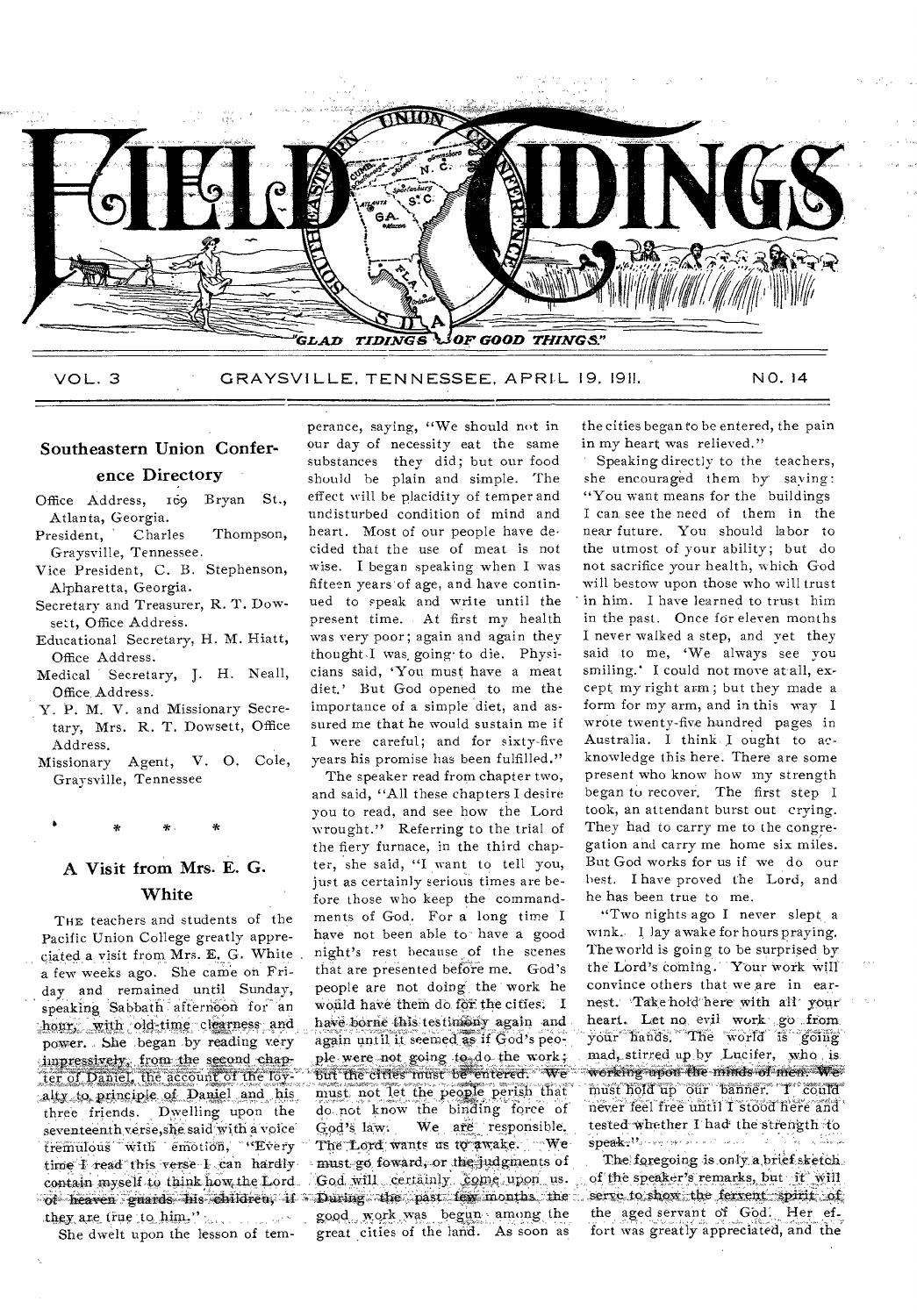zeal of students and teachers was stimulated by her noble example. C. C. LEWIS.

### Georgia

I SPENT April I with the Macon<br>hurch and conducted quarterly church and conducted meeting. The Lord came in and made us feel his holy presence. We were made to realize more fully the importance of feeding daily upon the true "Bread of Life." "The cross of Calvary is stamped on every loaf; it is reflected in every water-spring. The light shining from the communion service in the upper chamber makes sacred the provision for our daily life. . . . the family board becomes, as the table of the Lord, and every meal a sacrament." *Desire of Ages, Page660.* 

The church has received in cash and pledges nealy \$9oo, and hope to begin building the church-house soon. The quarterly report shows that the Sabbath- school received a little more than the amount set for the quarter, twenty-five dollars. It is very pleasing to note that with a membership of sixteen they are raising in the. Sabbath-school more than the tencent-a-week quota. May God continue to bless in the work.

Macon church No. 2 did well in their support of the work for the first quarter. Although this church was brought out only last fall, they have been organized, and I notice that with a membership of twenty-three, twenty-one are paying tithe. The Sabbath-school offerings are very good also. Some of the members have been instrumental in bringing in new Sabbath-keepers. They are workers. The great difficulty with our church members is they do not work for souls much, and as a result many are drifting from the love of the truth. We are to work and pray, and pray and work. There can be no rest for those who have not labored. We must be workers together with God.

I am glad to say that the work in the conference is In a very encouraging condition. Our greatest need is efficient laborers. The treasurer told me that the remittances for March are larger than they have been in nearly a year. We have encouraged the use of the thermometer which has

nearly doubled the offerings. It . would be a pity for any of the churches to fall back, and discourage this good method.

We must speak again of the importance of all who pledged to the  $$300$ , 000 Fund remitting as soon as possible. We all want to be free of all pledges by camp-meeting, so we can come up, and feel free to donate to the calls that may come to us. It is, or should be, a great privilege to us to support the work that has done much for us, and will do the same for others who without it would perish. The time will come when it will be too late to give, and all that we might have given and did not; because we loved it more than the work of God, will doubtless perish with us. This we cannot afford to do. We are thankful to the brethren and sisters in the conference for their hearty support of the work, and believe that we shall see even greater liberality. In this connection I wish to say that in order to avoid delay and confusion in money reaching our office, it is necessary that all remittances be made to the treasurer, and not paid to some one who 'is not authorized to take money. It is not desired that the workers make it a practice to receive money from the churches as they visit them. Church treasurers will please note this request and be governed accordingly.

In this morning's mail from the canvassers' department, we are pleased to note that two of the boys re\_ ported orders to the value of \$216.00 and \$309.60. This is for fifteen days' work. Who can say that from the money point of view, canvassing does not pay? These brethren have been faithful in their hours, and God has rewarded them. Let the good work go on, Brethren Kurts and Carter. We are praying for you.

I will visit Savannah next Sabbath, April 8, spending one week there.

The camp-meeting will be held August 10-20. The place has not been decided upon yet. I believe we are going to have the best meeting we have ever attended. All our meetings are growing in spirituality, and why not have the best camp-meeting this year we have ever had? Let us all begin now to prepare for it, and come seeking for richer and fuller experience in things divine.

C. B. STEPHENSON. *April, 4, 1911.* 

## Cumberland News Notes

DURING the last week we have ordered I000 copies of the April *Watchman* from our office for workers in Chattanooga.

Elder Stanley conducted the ordinance withthe church at Chattanooga, Sabbath, April 1. There was a large attendance. The spirit of the Lord was present and touched every heart. At the close of the service Brethren Hall and Harris were elected elders of the church.

Elder Stanley held services with the Mission Ridge church, Sabbath, the 28th.

In the statement from the secretary of the Union of our standing on the "Ten-cent-a-week Fund" for the quarter, Cumberland is credited with \$316.36. Let all the church and Sabbath-school officers strive to make their quota each month.

In order to meet all our bills for periodicals and magazines promptly each month, all our people are asked to remit cash with order. The percent that is given, our Tract Societies for the business that passes through their hands helps to purchase stationery and postage. Every cash order sent direct to the Publishing House is a loss to the Tract Society. Please make all orders through your conference office, and send cash with order.

Elder Stanley visited London and Sweetwater last week to look for a camp-meeting site; nothing suitable' was found at either, place.

Miss Maude Rutherford, teacher of the Knoxville church-school, attended the closing exercises of the Copper Ridge school.

Elder Stanley expects to visit Harriman, Oakdale, and Rockwood this week in the interest of a camp-meting location.

Mrs. Kathleen Williams and son were prevented from taking up the magazine work in Chattanooga last week because of the heavy rains. They will begin work next week.

Mrs. 0. C. Godsmark, who is selling the *Watchman* in the Terminal Station in Chattanooga, sold 300. copies last week, making her a net profit of \$18.00.

Our camp-meeting pavillion 6o x 8o will cost US \$450.00. All, who have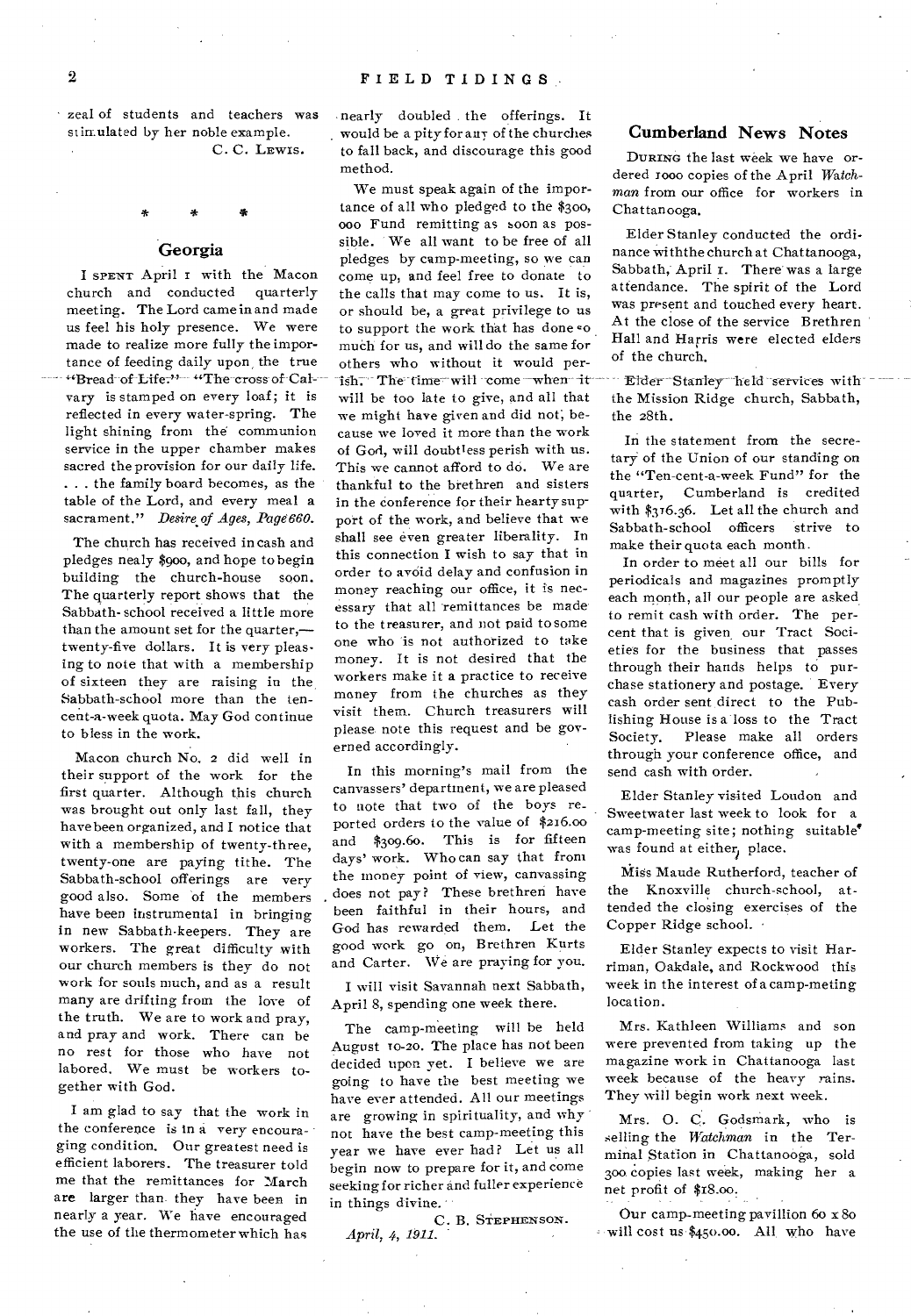pledged to this fund, will please remit as soon as possible that we may meet this obligation.

During the month of March we had fifteen canvassers in the field, and unitedly they have sold \$1,172.40. and delivered \$593.50. This is good. May the Lord bless these faithful missionaries.

Brother Shuler reports six new Sabbath-keepers at Copper Ridge as a result of his meetings thus far. Four more families are deeply interested for whom he has hopes, The ch irch is filled every night, some co ning quite a distance.

Brethren Nelson and Parkins, students of the Graysville Academy, are planning to begin work in Chattanooga next week by canvassing for "Practical Guide" and *Life and Health.* We welcome these Christian workers.

April 7, marked the close of a successful church-school at Copper Ridge. Sabbath evening a closing program was rendered by the school children. This school will continue next year with the same teacher in charge.

Brother snd Sister Eason of Knoxville left last week for Chicago to connect with the Training School for Bible workers in that city. We are sorry to lose these good people from our conference.

The Knoxville church has started out to gather up a fund for the relief of our brethren in China, who are starving. The church is giving away back numbers of the *Watchman*  and asking the public for gifts. Already several dollars have been secured.

the Knoxville Sabbath-school have show him, the book, when he asked dollars per quarter. Last month the superintendent brought in a black  $\frac{1}{2}$ ; board thermometer and the pulse of  $\frac{1}{2}$ .  $\frac{1}{2}$  of  $\frac{1}{2}$ .  $\frac{1}{2}$  is  $\frac{1}{2}$  is  $\frac{1}{2}$  is  $\frac{1}{2}$  is  $\frac{1}{2}$  is  $\frac{1}{2}$  is  $\frac{1}{2}$  is  $\frac{1}{2}$  is  $\frac{1}{2}$  is  $\frac{1}{2}$  is  $\frac{1}{2}$  4 **4** eek. At the close of the quark.<br>4 deed on the book, and the showed a been set at \$40.00. Now watch the school doing to increase its donations lifes are still faithful.<br>Fighter of Missions?

perintendent writes us. that their many deeply interested in the truth.

 $\sim 1.7$   $\sim$   $-1$ 

 $\mathcal{E}_{\rm{in}} = \mathcal{E}_{\rm{in}}$  and

# FIELD TIDINGS

searcher of a special usual amount of donations per quar ter has been in the neighborhood of \$13.00. The past quarter however, they have doubled this amount, and this does not include the extra donations received during the institute. The thermometer plan is being used, and they have set their mark at \$40. for this quarter. This is an excellent increase, and this plan and spirit is worthy of being imitated by all our other Sabbath-schools.

We quote from her letter "The interest-in our school has increased as much as has the donations, and we feel that we have great reasons to thank the Lord."

#### Greensboro, North Carolina

SIXTEEN years ago, while living on a farm in Wisconsin, my family and I felt impressed to move South. September 4, we landed in Greensboro, North Carolina, and were settled.

Without instruction in the canvassing work, I took "Bible Readings for the Home Circle", and started to canvass a large city. The first house I came to was unoccupied, the next one would not admit me. I began to get rather discouraged. I started for the out-skirts of the city. There I found a grove and pled with the Lord to go before me. I started back to my work. The first person I saw was a colored man. He was sawing wood, but I went up to him and said, "Good-morning." Seeing that I had some-thing under my arm he said, "What have you to sell?" I told him I had what I thought was a very important book that I was The Sabbath-school donations of presenting to the people. I began to me to come into the house. There I<br>been averaging twelve or thirteen me to come into the house. There I<br>dellars not energies I as imports the found his wife, and his wife's mother. the latter being one-hundred years the school in beginning was taken the book, the spirit of the Lord came  $\frac{1}{\sqrt{2\pi}}$  the spirit of the book, and *the Sabbath. I visited two more earth, when the death-dew sat on*<br>families; they too gave orders for the his brow, when he could have sumbeen set at \$40.00. Now watch the hook, In a few weeks they began to school reach the goal! What is your keep the Sabbath. Two of the fam-.<br>illes are still faithful.

Teacher", seventy-five "Gospel Prim-THE Knoxville Sabbath-school su- ers" for the children, and found

Personally, I can say the Lord has greatly blessed me, and my courage Was never. stronger. I expect by the help of the Lord to go forward with the people of God, until the Lord conies to gather his people home, I expect to see some from Greensboro in the kingdom of God.

Conservation of the March 1991

M. G. CREASY.

 $\ast$ 

Å

## Antithesis No. 3,-1 Corinth-

\*

#### ians 4:5

#### The Two Kinds of Preaching

SATAN preached the doctrine of self to Eve. Do this thing that God has forbidden, and you will make a good stroke for yourself. You shall be as God. You will get for yourself a wisdom that God is trying to reserve for himself. The idea was not new. Already he had said, "I will ascend above the stars of God. I will be like the Most High." It has ever been the "spirit that worketh in the children of disobedience", who has been the prime mover and instigator of all self•preaching. When Babylon's king cried out, "Is not this great Babylon that I have built?", he only echoed the dominant discord of this fallen earth's unharmonious sound. For the preaching of self can only so re\_ sult. Witness the disciples disputing which of them should be the greatest, preaching self. Or Saul, envious of David because he was receiving more praise than the king, preaching self. Or Demetrious fearful for his craft, preaching self. Or all the so-called great men, the warriors, the statesmen, the politician of high or low degree always and ever preaching self. But the blessed Christ pleased not himself. He emptied himself, became of no reputation. His mind was ever alert to others, never for self. Satan's call to ambition found in him no answering chord. The Prince of this world found nothing in him. Of himself he did nothing.<br>When he hung between "heaven" and when his selfish persecutors stood around about and mocked him, earth, when the death dew sat of<br>his brow, when he could have sum<br>moned twelve legions of angels<br>when his selfish persecutors stood<br>around about and mocked him<br>wagging their heads, they said, "His<br>saved others, himself he wagging their heads, they said, "He<br>saved others, himself he cannot save?" 'He could not save himself ter the thermometer showed a after a few weeks they began to keep . When he hung between heaven and steady rise and registered at \$33.00. This quarter the thermometer has families; they too gave orders for, the his brow, when he could have sum-<br>This quarter the thermometer has book. In a few weeks they began to moned twelve legions of angels.

*(Continued on page 4.)*